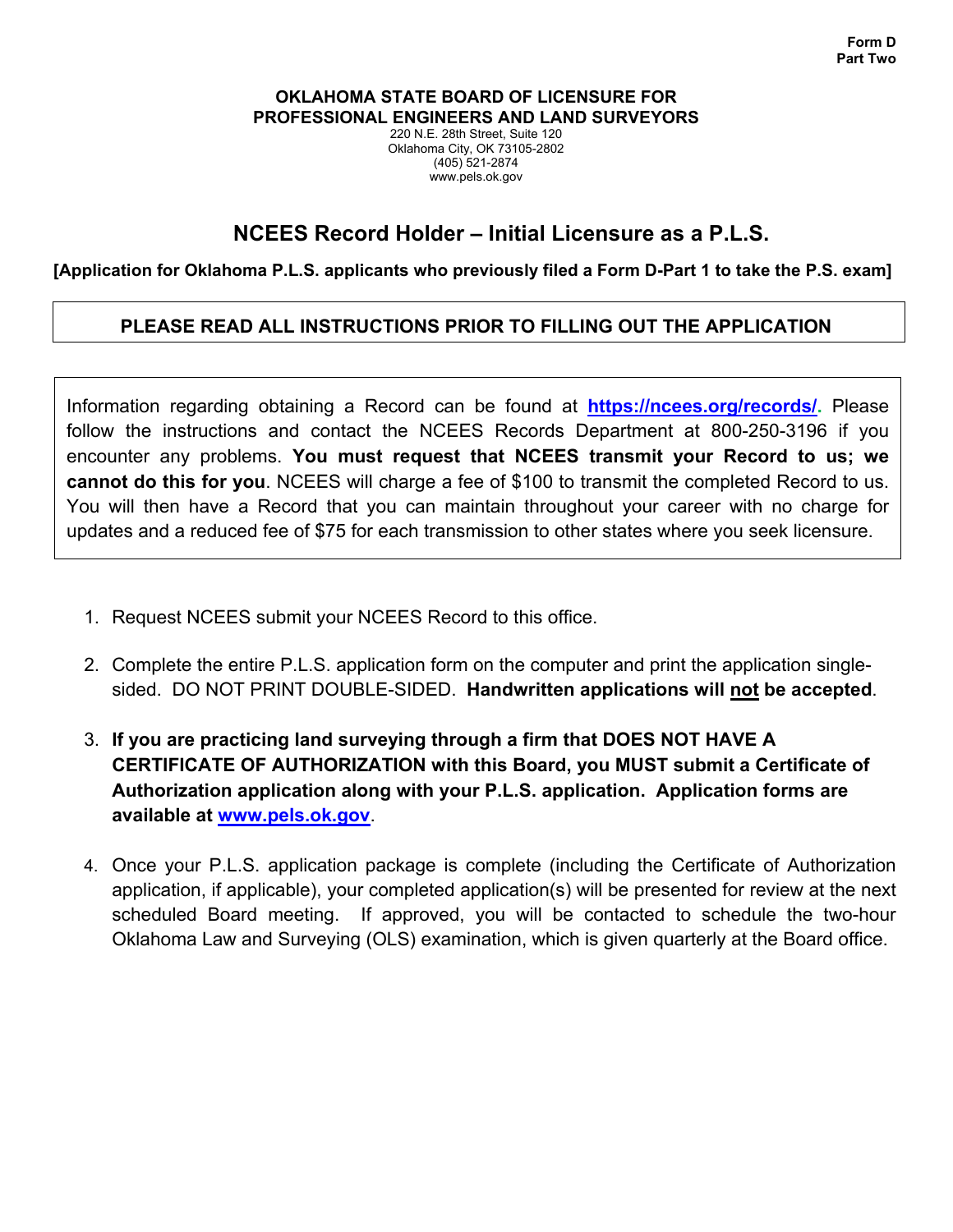

#### **OKLAHOMA STATE BOARD OF LICENSURE FOR PROFESSIONAL ENGINEERS AND LAND SURVEYORS**

220 N.E. 28th Street, Suite 120 Oklahoma City, OK 73105-2802 (405) 521-2874

# **NCEES Record Holder - Initial Licensure as a P.L.S.**

| [Application for Oklahoma P.L.S. applicants who previously filed a Form D – Part 1 to take the P.S. exam] |  |  |  |
|-----------------------------------------------------------------------------------------------------------|--|--|--|
|                                                                                                           |  |  |  |

| 1. Full Legal Name (do not abbreviate) Prefix                                                                                                                                                                                                                                             |                                                                                                                            |              |                            |                           |
|-------------------------------------------------------------------------------------------------------------------------------------------------------------------------------------------------------------------------------------------------------------------------------------------|----------------------------------------------------------------------------------------------------------------------------|--------------|----------------------------|---------------------------|
|                                                                                                                                                                                                                                                                                           | Maiden Name or other last name previously used (if applicable) example and all the settlements of the settlement           |              |                            |                           |
| 2. Name: $\_\_$                                                                                                                                                                                                                                                                           |                                                                                                                            |              |                            |                           |
|                                                                                                                                                                                                                                                                                           | (as you wish it to appear on your certificate - you must sign and seal using this exact name)                              |              |                            |                           |
|                                                                                                                                                                                                                                                                                           |                                                                                                                            |              |                            |                           |
|                                                                                                                                                                                                                                                                                           |                                                                                                                            |              |                            |                           |
| 6. Residence Physical Address: The Second Second Second Second Second Second Second Second Second Second Second Second Second Second Second Second Second Second Second Second Second Second Second Second Second Second Secon                                                            |                                                                                                                            |              |                            |                           |
|                                                                                                                                                                                                                                                                                           | (number and street)                                                                                                        |              | (city, state and zip code) |                           |
| (telephone)                                                                                                                                                                                                                                                                               | (fax)                                                                                                                      | (e-mail)     |                            |                           |
|                                                                                                                                                                                                                                                                                           |                                                                                                                            |              |                            |                           |
|                                                                                                                                                                                                                                                                                           | (number and street)                                                                                                        |              | (city, state and zip code) |                           |
| (official name of place of employment)                                                                                                                                                                                                                                                    |                                                                                                                            | (your title) |                            | $(CA \# - if applicable)$ |
| (telephone)                                                                                                                                                                                                                                                                               | (fax)                                                                                                                      | (e-mail)     |                            |                           |
| with this Board, you MUST submit a Certificate of Authorization application along with your P.L.S. application.<br>Application forms are available at www.pels.ok.gov.<br>9. Have you been convicted, found guilty or plead guilty or nolo contendere to any crime, which was a felony or |                                                                                                                            |              |                            |                           |
| misdemeanor, and not traffic related?<br>No                                                                                                                                                                                                                                               | Yes (If Yes, attach explanation.)* DUI's and DWI's must be reported.                                                       |              |                            |                           |
|                                                                                                                                                                                                                                                                                           | ** Include all information, even if a significant period of time has passed.                                               |              |                            |                           |
| 10. Have you ever been disciplined by any professional or vocational licensing authority (including Oklahoma)?                                                                                                                                                                            |                                                                                                                            |              |                            |                           |
| <b>No</b>                                                                                                                                                                                                                                                                                 | Yes (If Yes, attach explanation.) Include formal and informal actions, administrative actions, stipulations and agreements |              |                            |                           |
| 11. Have you ever had an application for professional or vocational licensing denied for a reason other than you did not                                                                                                                                                                  | meet the educational or experience requirements?                                                                           |              |                            |                           |
| No<br>Yes                                                                                                                                                                                                                                                                                 | (If Yes, attach explanation.)                                                                                              |              |                            |                           |
| 12. To your knowledge, are you currently under investigation by any professional or licensing authority?                                                                                                                                                                                  |                                                                                                                            |              |                            |                           |
| No<br>Yes                                                                                                                                                                                                                                                                                 | (If Yes, attach explanation.)                                                                                              |              |                            |                           |
| 13. Have you been subject to any court rulings, court mandated registration, or any other public records that would show<br>impropriety or reflect poorly on the profession?                                                                                                              |                                                                                                                            |              |                            |                           |
| No<br>Yes                                                                                                                                                                                                                                                                                 | (If Yes, attach explanation.)                                                                                              |              |                            |                           |
| PLEASE NOTE: Failure to provide complete and accurate information to the Board concerning any applicable<br>criminal convictions or disciplinary action WILL result in rejection of your application. A new application form                                                              |                                                                                                                            |              |                            |                           |

**and fee will be required for further consideration.**